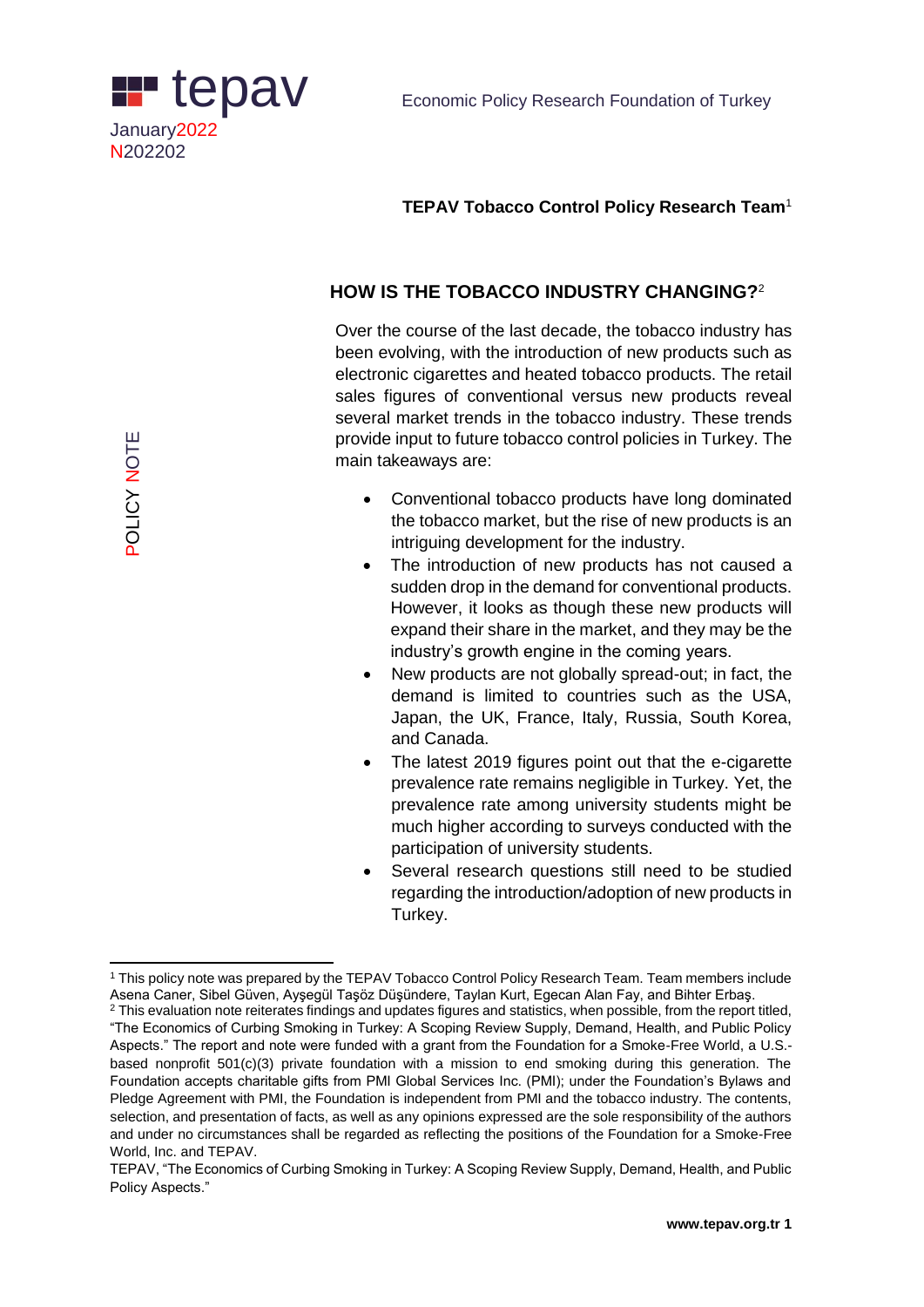**Considering their usage histories, the tobacco industry's products can be categorized into two main product groups: conventional products and new/alternative products.** While the first recorded usage of tobacco is dated centuries ago, different consumption modes such as cigarettes, pipes, and snuffs were popular in different periods of history.<sup>3</sup> Bearing in mind their past and present retail sales figures on the market, conventional products can be defined to include cigarettes, cigars, cigarillos, pipe tobacco, fine-cut tobacco, chewing tobacco, and moist snuff.<sup>4</sup> Although these conventional products have a long history, new products such as electronic cigarettes (ecigarettes), Heated Tobacco Products (HTPs), and tobacco-free oral nicotine were released to the market only in 2003, 2014, and 2003, respectively.<sup>5</sup> In this study, a deliberate distinction between "conventional tobacco products," which have a long history, and "new products" is made for two reasons. First, when comparing conventional to new products, the time that has elapsed to understand the adverse health effects of the two categories of products and the effort required to prove these effects should be taken into account. Secondly, in this study, "the tobacco industry" is meant to include new products, even though some of the new products do not contain tobacco at all. Nevertheless, it should be noted that most tobacco companies manufacture both traditional and new products.<sup>6</sup>

**Conventional tobacco products have long dominated the tobacco market, but the rise of new products is an intriguing development for the industry.** As depicted in Figure 1, traditional tobacco products have dominated the retail sales of the tobacco industry.<sup>7</sup> Yet, new products made their visible debut into the tobacco market beginning in 2013, where they carved out a 1 percent share of the entire tobacco industry's retail sales. Furthermore, new products have increased their share in the market five-fold in 7 years, to a 5 percent share in 2020. Predictions reveal that by 2025, these new alternative products will hold nearly 10 percent of all tobacco product retail sales.<sup>8</sup>

 $\overline{a}$ 

<sup>3</sup> American Cancer Society, 'Tobacco Atlas Third Edition'.

<sup>4</sup> Euromonitor International, 'Passport Statistics', TEPAV calculations.

<sup>5</sup> Legislative Council Secretariat of Hong Kong Special Administrative Region of the People's Republic of China Research Office, "Fact Sheet: Health Effects of E-Cigarettes and Heated Tobacco Product"; Euromonitor International, "Passport Statistics"; Nordic Spirit, "History of Nordic Spirit Nicotine Pouches."

<sup>6</sup> Euromonitor International, 'Passport Statistics', TEPAV calculations.

<sup>7</sup> Ibid.

<sup>&</sup>lt;sup>8</sup> Ibid.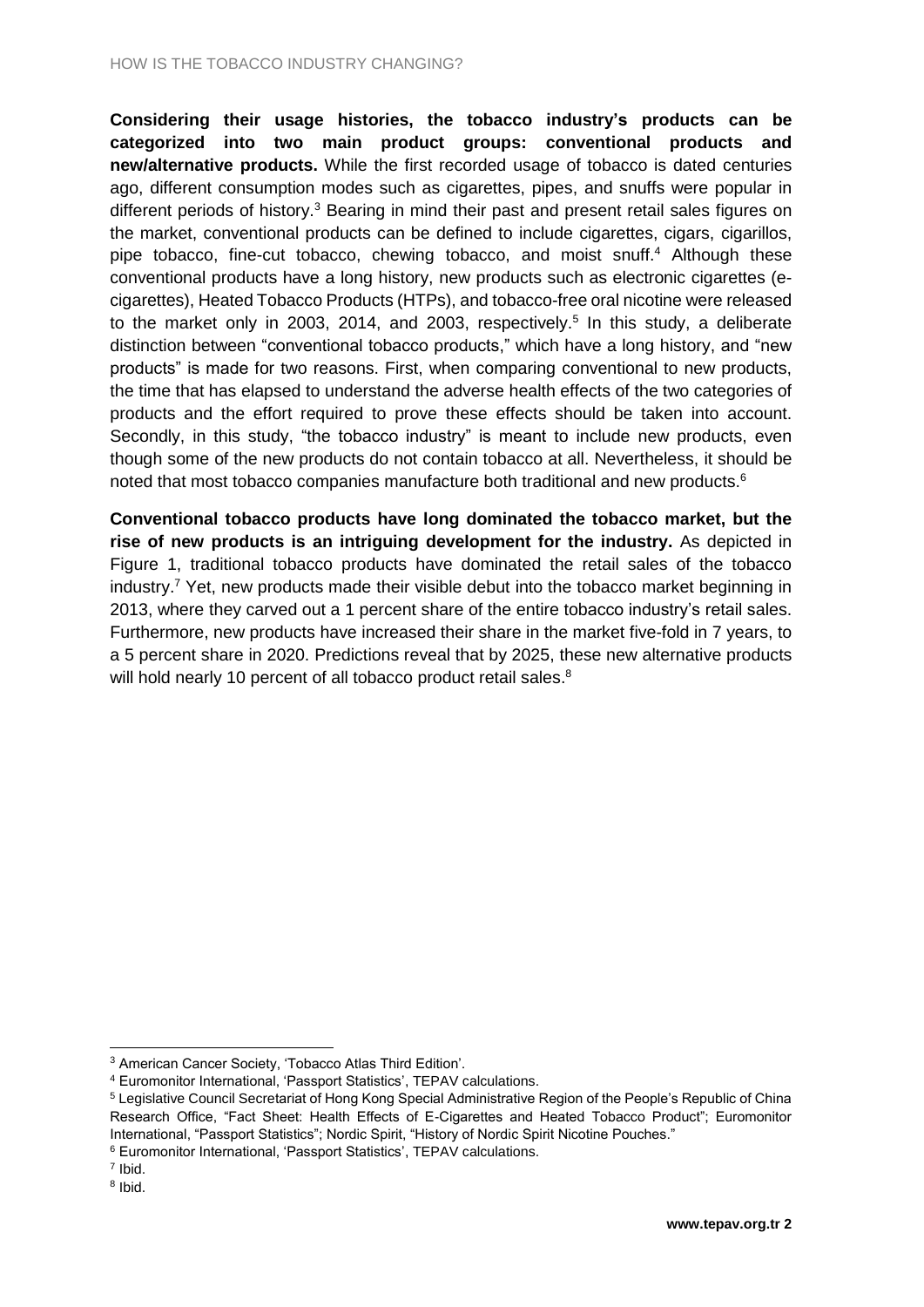



**Source:** Euromonitor International Passport Statistics, TEPAV calculations Note: The data provided for 2021 to 2025 are Euromonitor predictions. Conventional products include cigarettes, cigars, cigarillos, pipe tobacco, fine-cut tobacco, chewing tobacco, and moist snuff. New products include ecigarettes, HTPs, and tobacco-free oral nicotine.

**Preliminary analyses reveal that introducing new products has not caused a sudden drop in the market size of conventional products due to the substitution effect. Still, the share of new products in the market will continue to increase, and these new products may become the industry's growth engine in the upcoming years.** Table 1 below depicts the market sizes and growth figures of individual conventional and new tobacco products, where cigarettes stand out as the primary consumption mode.<sup>9</sup> For all forms of conventional tobacco products, except for chewing tobacco, sales have increased in the last decade and are predicted to continue to grow by 2025. Notwithstanding, the market share of cigarettes has decreased from 92 percent to 84 percent between 2006 and 2020. This decrease is accompanied by a notable increase in the market share of new products. E-cigarettes, for example, jumped from being a 90-million-dollar to a 21 billiondollar industry between 2006 and 2020, expanding their market share from 0 percent to 2.5 percent. Likewise, the heated tobacco industry, which did not exist in 2006, became a 21 billion-dollar industry by 2020. Above all, the predicted growth rates for the conventional products remain in single digits in the upcoming years, while new products' predicted growth rates have all been double-digit figures. Nevertheless, a decline in the conventional tobacco market is not foreseen, and by 2025 the global tobacco industry will be worth more than one trillion dollars with the booming sales of new products.<sup>10</sup>

<sup>&</sup>lt;sup>9</sup> Ibid.

<sup>10</sup> Ibid.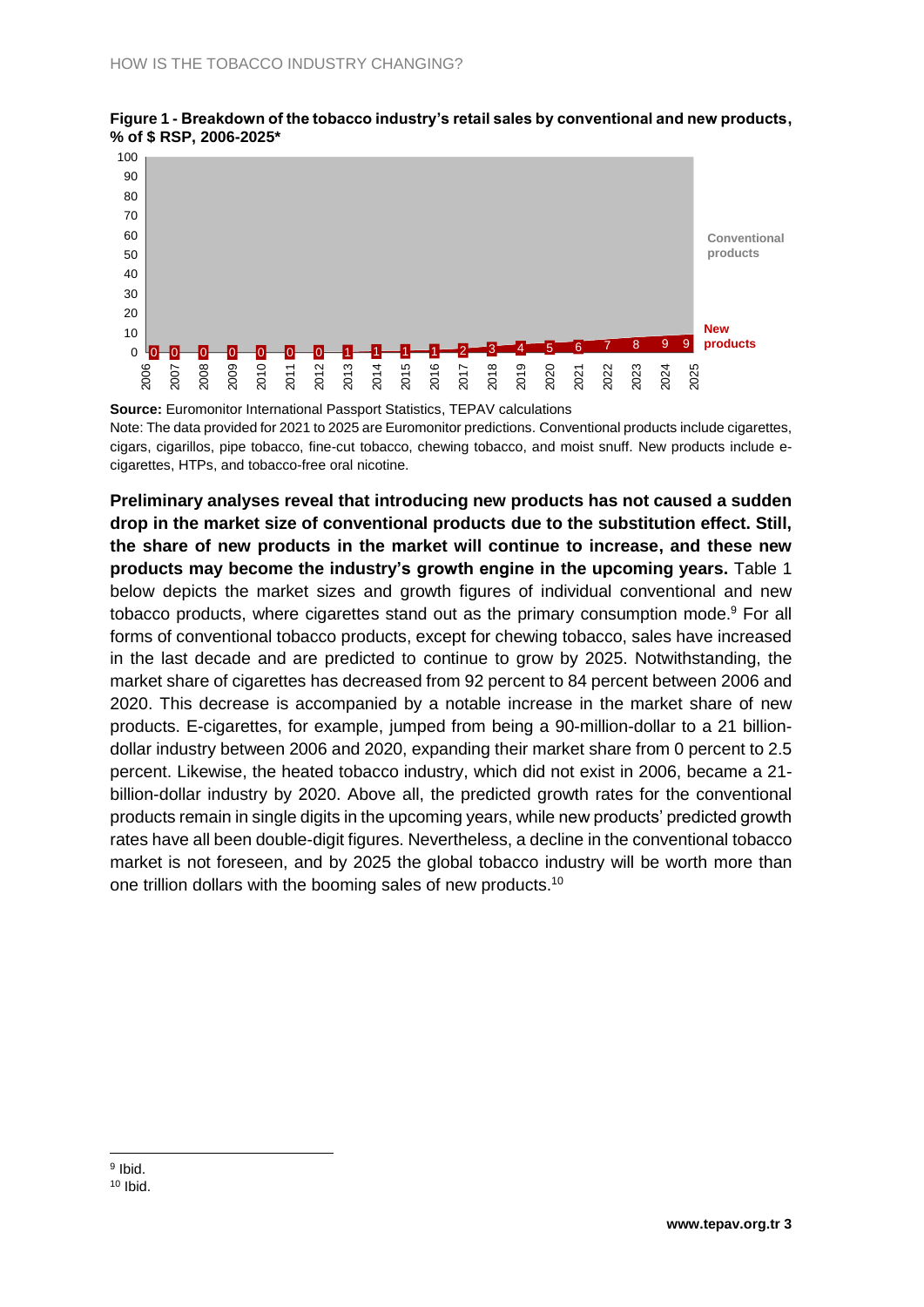|                                                                         |                                   | <b>Billion \$</b>        |                          |                |                          | <b>CAGR</b> |           |           |  |
|-------------------------------------------------------------------------|-----------------------------------|--------------------------|--------------------------|----------------|--------------------------|-------------|-----------|-----------|--|
|                                                                         |                                   | 2006                     | 2016                     | 2020           | 2025                     | 2006-2016   | 2016-2020 | 2020-2025 |  |
| <b>Tobacco industry</b>                                                 |                                   | 507                      | 755                      | 850            | 1.079                    | 4%          | 3%        | 5%        |  |
| <b>Conventional</b><br>products                                         | <b>Cigarettes</b>                 | 466                      | 684                      | 717            | 847                      | 4%          | 1%        | 3%        |  |
|                                                                         | <b>Cigars</b>                     | 11                       | 17                       | 35             | 56                       | 5%          | 19%       | 10%       |  |
|                                                                         | <b>Cigarillos</b>                 | 4                        | 4                        |                |                          | 1%          | 13%       | 2%        |  |
|                                                                         | Pipe tobacco                      | 3                        | 5                        | 6              | 9                        | 6%          | 5%        | 9%        |  |
|                                                                         | <b>Fine-cut tobacco</b>           | 13                       | 22                       | 28             | 41                       | 5%          | 7%        | 8%        |  |
|                                                                         | <b>Chewing tobacco</b>            | 6                        |                          |                |                          | $-14%$      | $-3%$     | $-1%$     |  |
|                                                                         | Moist snuff                       | 5                        | 11                       | 13             | 15                       | 8%          | 5%        | 3%        |  |
| <b>New products</b>                                                     | E-cigarettes                      |                          | 10                       | 21             | 40                       | 60%         | 21%       | 14%       |  |
|                                                                         | <b>Heated tobacco products</b>    | $\overline{\phantom{0}}$ |                          | 21             | 55                       |             | 100%      | 22%       |  |
|                                                                         | <b>Tobacco-free oral nicotine</b> | $\overline{\phantom{0}}$ | $\overline{\phantom{0}}$ | $\overline{A}$ | $\overline{\phantom{a}}$ | $\star$     |           | 42%       |  |
| Share of cigarettes within the tobacco<br>industry's total retail sales |                                   | 92%                      | 91%                      | 84%            | 79%                      |             |           |           |  |

#### **Table 1 - Sales of conventional and new tobacco products by sub-categories in the world, RSP, 2006-2025**

**Source:** Euromonitor International Passport Statistics, TEPAV calculations

Note: The data provided for 2021 to 2025 are Euromonitor predictions. The width of the shaded colors increases as the respective value increases within the individual column. CAGR is the abbreviation of "Compound Annual Growth Rate." \* Indicates missing computations due to the absence of the data.

**New products are not a globally spread-out phenomenon, and the demand is limited to countries such as the USA, Japan, the UK, France, Italy, Russia, South Korea, and Canada.** In fact, the overall global sales of the tobacco industry are concentrated in a small number of countries, including Turkey.<sup>11</sup> In particular, out of 189 countries, only 15 countries purchased 79 percent of all tobacco products being sold globally (see [Figure 2\)](#page-4-0).<sup>12</sup> On the other hand, e-cigarettes and HTPs have much more concentrated markets than conventional tobacco markets (except for smokeless tobacco products). For instance, while the United States of America (USA) and the United Kingdom (UK) are the primary markets with a combined total market share of 59 percent, the top five countries account for 78 percent of the total e-cigarettes sales (see Figure 2). Likewise, Japan dominates the market for HTPs, with 46 percent global sales, whereas the top five countries have a 76 percent market share.<sup>13</sup> This higher concentration of the new products with respect to already concentrated conventional tobacco markets may be due to the lack of access to these products as well as various government rules and measures that are in place to prevent new products from establishing a market.<sup>14</sup> For example, the government has not deemed using e-cigarettes illegal in Turkey, but purchasing an e-cigarette device legally on the market is virtually impossible due to restrictions on their imports and sale.<sup>15</sup> From another perspective, [Figure 3](#page-4-1) verifies a growing dichotomy in the global sales of tobacco products. While some markets, such as India, Indonesia, and Turkey, remain "traditional" by keeping their old consumption habits, countries such as the USA, Japan, the UK, France, Italy, Russia, South Korea, and Canada have changed their consumption patterns towards developing a preference for new products.

 $\overline{a}$ 

 $11$  Ibid.

<sup>&</sup>lt;sup>12</sup> The top 15 markets for retail sale volume of cigarettes (in descending order) are, China, the United States of America (USA), Japan, Germany, Indonesia, the United Kingdom (UK), France, Italy, Russia, South Korea, Australia, Canada, Spain, and Turkey.

<sup>13</sup> Euromonitor International, 'Passport Statistics', TEPAV calculations.

<sup>14</sup> Global Center for Good Governance in Tobacco Control, "E-Cigarette Ban & Regulation: Global Status as of February 2020."

<sup>15</sup> T.C. Resmi Gazete, 2149 Sayılı 25.02.2020 Tarihli Elektronik Sigara ve Benzeri Cihazlar ile Bazı Tütün Mamulleri ve Tütün Mamulünü Taklit Eder Tarzda Kullanılan Mamullerin İthaline İlişkin Karar.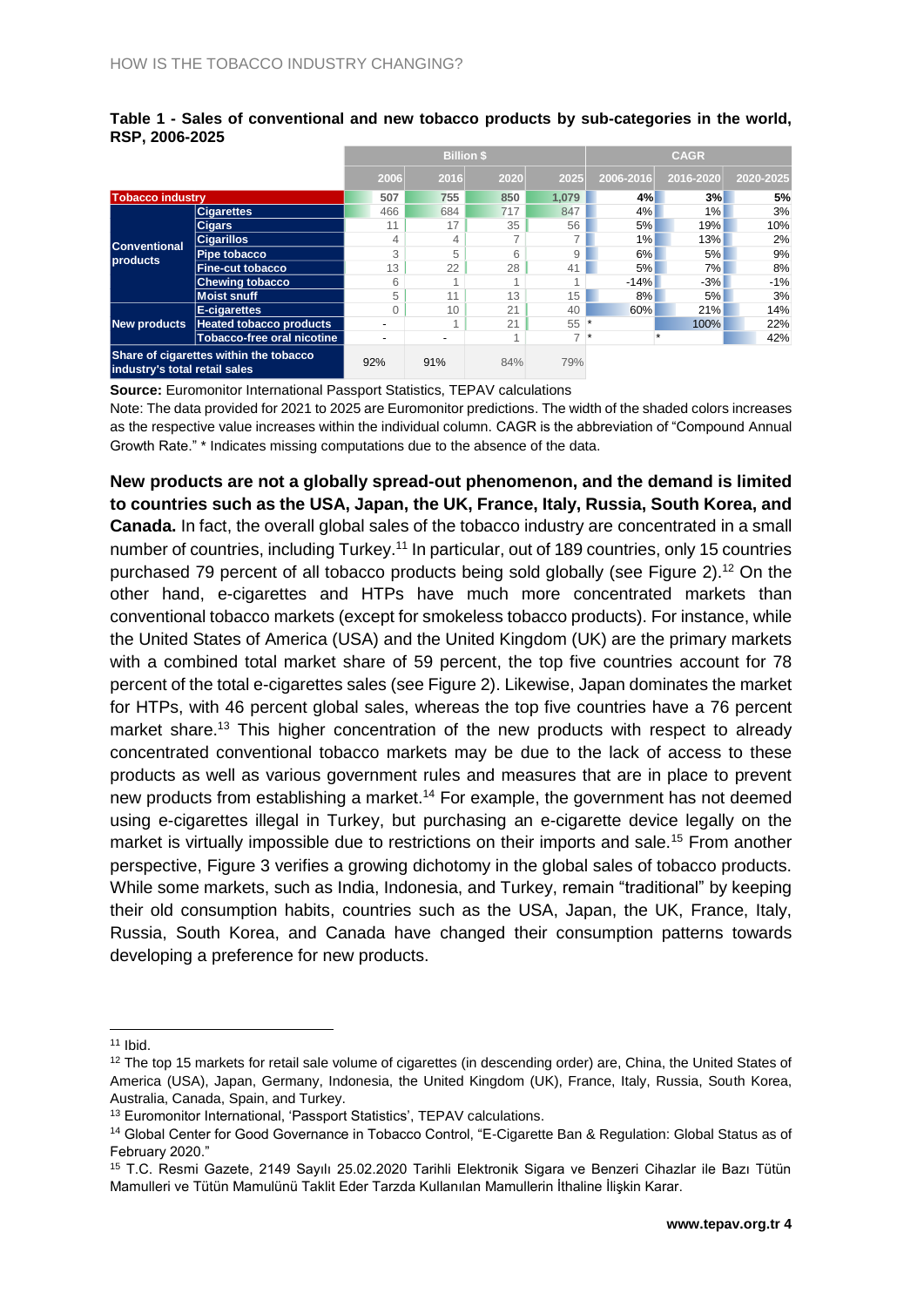<span id="page-4-0"></span>



**Source:** Euromonitor International Passport Statistics, TEPAV calculations

#### <span id="page-4-1"></span>**Figure 3 - Breakdown of retail sales by product type in top 15 countries (with the highest retail sales volume), \$ RSP, 2020**

| <b>Total retail</b><br>market size,<br>billion \$ | . .<br>Rank    | <b>Country</b> | Product breakdown, % |      |      |                  |
|---------------------------------------------------|----------------|----------------|----------------------|------|------|------------------|
| 254.0                                             | 1              | China          | 91.6                 |      |      | 7.5              |
| 128.7                                             | 2              | <b>USA</b>     | 73.2                 | 10.6 | 8.3  | 7.3              |
| 35.4                                              | 3              | Japan          | 66.7<br>6.0          |      | 27.1 |                  |
| 33.9                                              | 4              | Germany        | 77.1                 |      | 18.6 | - 11             |
| 26.8                                              | 5              | Indonesia      | 99.3                 |      |      |                  |
| 26.4                                              | 6              | <b>UK</b>      | 66.8                 | 21.6 |      | 11.2             |
| 26.0                                              | $\overline{7}$ | France         | 75.9                 |      | 20.1 | $\sqrt{3.6}$     |
| 22.9                                              | 8              | Italy          | 80.2                 |      | 9.7  | 8.1<br>a ka      |
| 20.6                                              | 9              | Russia         | 87.6                 |      |      | 8.9              |
| 15.0                                              | 10             | S. Korea       | 88.9                 |      |      | 10.7             |
| 14.9                                              | 11             | Australia      | 79.8                 |      | 19.7 |                  |
| 14.9                                              | 12             | Canada         | 86.0                 |      | 4.8  | 7.6              |
| 13.3                                              | 13             | Spain          | 83.1                 |      | 15.1 | П                |
| 12.0                                              | 14             | India          | 96.0                 |      |      | $\overline{3.6}$ |
| 10.7                                              | 15             | <b>Turkey</b>  | 99.5                 |      |      |                  |

**Source:** Euromonitor International Passport Statistics, TEPAV calculations Cigarettes Other smoked tobacco products Smokeless tobacco products Reated tobacco E-cigarettes

**Considering that e-cigarettes and HTPs are not legally available on the Turkish market, assessing the possible impact of the tobacco industry's global transformation becomes more challenging in Turkey.** Even though there are no official data on the usage of HTPs in Turkey, the latest releases of the Global Adult Tobacco Survey (GATS) and the Turkey Health Survey (THS) include questions for the first time for ecigarette usage in Turkey in 2016 and 2019, respectively. 16 17

**The latest figures indicate that the e-cigarette prevalence rate remains negligible in Turkey's overall adult population. Yet, the prevalence rate among university students might be much higher according to surveys conducted with the participation of** 

 $\overline{a}$ 

<sup>16</sup> Türkiye İstatistik Kurumu (TÜİK), "Türkiye Sağlık Araştırması Mikro Veri Seti 2019: Meta Veri."

<sup>17</sup> Centers for Disease Control and Prevention (CDC), "Global Adult Tobacco Survey (GATS) Public Use Data File Codebook: Turkey 2016."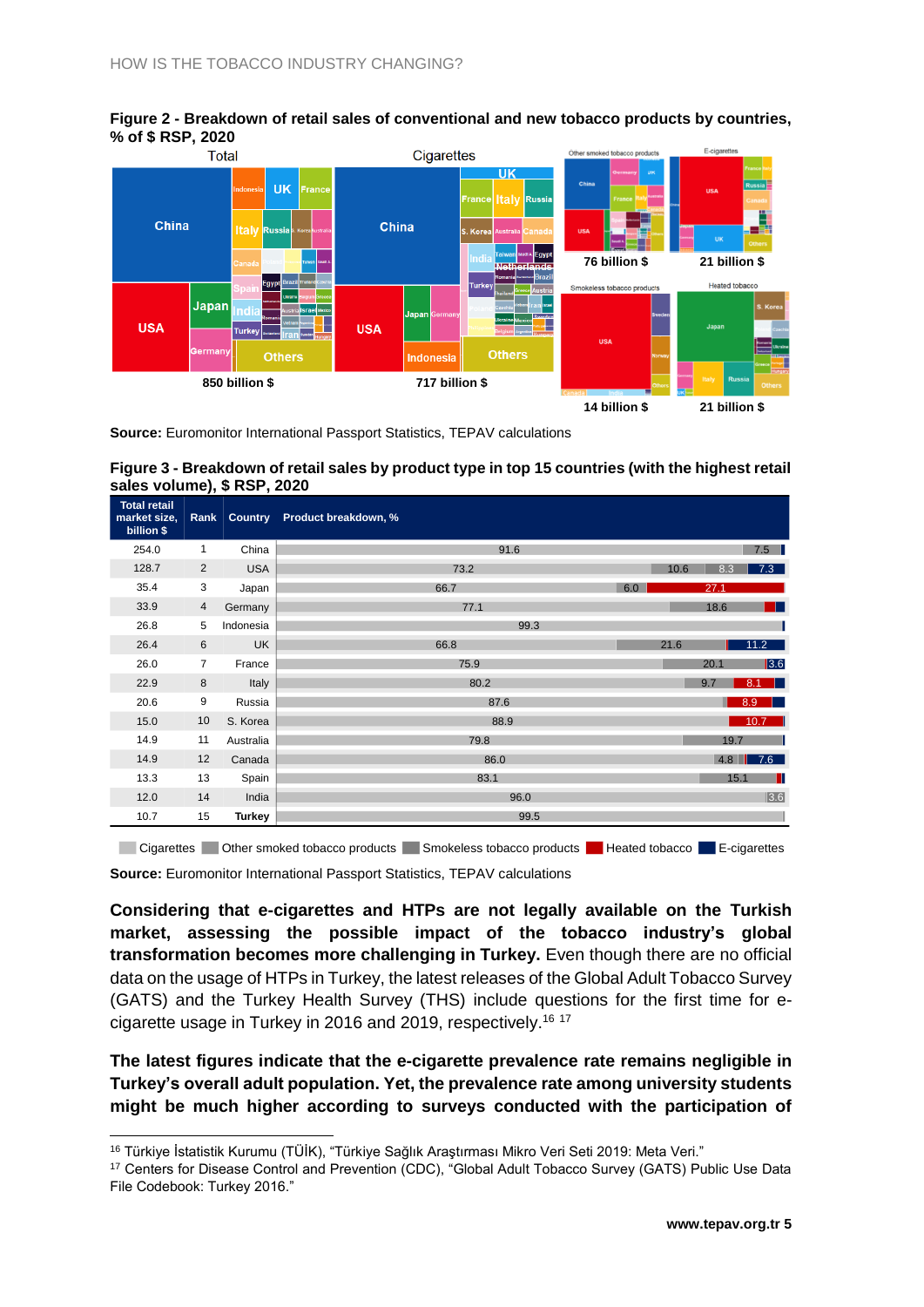**university students.** According to the 2016 Turkish GATS data, among adults, only 2.2 percent have tried e-cigarettes, 1.3 percent were current e-cigarette users, 0.3 percent were daily users, and 1 percent were occasional users.<sup>18</sup> Furthermore, according to Turkey's latest 2019 statistics conducted with almost 10 thousand households, 3.4 percent of adults had ever used an e-cigarette, and 0.9 percent were current e-cigarette users.<sup>19</sup> However, the small number of studies conducted with the participation of university students reveal higher estimates.<sup>20</sup> Although the reviewed studies indicate varying ranges of results, most of them point to a 3 percent rate of e-cigarette use among university students.<sup>21</sup> It is also noteworthy that university students' e-cigarette experience rates (30 percent on average for four articles) are much higher than the general household surveys' findings.<sup>22</sup>

In comparison, in the USA, the largest market for e-cigarettes globally, a National Center for Health Statistics (NCHS) data brief shows that 14.9 percent of adults have tried an ecigarette, and 3.2 percent were current e-cigarette users in 2018. <sup>23</sup> Keeping in mind that comparing different survey results may have some limitations due to the differences in the underlying surveying protocols, the e-cigarette prevalence rate in Turkey is much lower than the rate in the USA. Yet, the current studies reveal that the prevalence of e-cigarettes, especially among the youth in Turkey, may require further attention.

### **Conclusion**

The current restrictive legislation and consumer preferences are two possible reasons why the new alternative products, such as e-cigarettes and HTPs, are not common in Turkey. Yet, it is noteworthy that these products are common in many countries such as the USA, Japan, the UK, France, Italy, Russia, South Korea, and Canada, and their demand is rising. Furthermore, the global sales of these new products are anticipated to accelerate.

Unlike conventional cigarettes, e-cigarettes and HTPs have only been commercially available on the global market since 2003 and 2014, respectively. Considering that alternative products are relatively new on the market, more time is required for clear scientific evidence on the long-term effects to compare with conventional products. Yet, from a policy perspective, considering this ongoing global trend, there are numerous

 $\overline{a}$ <sup>18</sup> Centers for Disease Control and Prevention (CDC), 'Global Tobacco Surveillance System Data (GTSSData) Adults (GATS) Turkey 2016', TEPAV calculations.

<sup>19</sup> TurkStat, 'Türkiye Sağlık Araştırması Mikro Veri Seti 2019', TEPAV calculations.

<sup>&</sup>lt;sup>20</sup> Sayılı et al., "Spor Bilimleri Fakültesi Öğrencilerinde Elektronik Sigara Farkındalığı ve Kullanım Düzeyleri"; Ogan et al., "Use of and Awareness about Electronic Cigarette among Medical School Students"; Horasan et al., "Use of Tobacco Products Among a Turkish Foundation University Students, Izmir 2018"; Saçlı, "Üniversite Öğrencilerinde Elektronik Sigara Hakkındaki Bilgi Düzeyi ve Elektronik Sigara Kullanım Sıklığının Değerlendirilmesi"; Özpulat and Öztaş, "Üniversite Öğrencilerinin E-Sigara Kullanım Düzeyleri ve E-Sigara Kullanımına İlişkin Görüşleri."

<sup>21</sup> Saçlı, "Üniversite Öğrencilerinde Elektronik Sigara Hakkındaki Bilgi Düzeyi ve Elektronik Sigara Kullanım Sıklığının Değerlendirilmesi"; Özpulat and Öztaş, "Üniversite Öğrencilerinin E-Sigara Kullanım Düzeyleri ve E-Sigara Kullanımına İlişkin Görüşleri"; Horasan et al., "Use of Tobacco Products Among a Turkish Foundation University Students, Izmir 2018."

<sup>&</sup>lt;sup>22</sup> Sayılı et al., "Spor Bilimleri Fakültesi Öğrencilerinde Elektronik Sigara Farkındalığı ve Kullanım Düzeyleri"; Saçlı, "Üniversite Öğrencilerinde Elektronik Sigara Hakkındaki Bilgi Düzeyi ve Elektronik Sigara Kullanım Sıklığının Değerlendirilmesi"; Özpulat and Öztaş, "Üniversite Öğrencilerinin E-Sigara Kullanım Düzeyleri ve E-Sigara Kullanımına İlişkin Görüşleri"; Ogan et al., "Use of and Awareness about Electronic Cigarette among Medical School Students."

<sup>&</sup>lt;sup>23</sup> Centers for Disease Control and Prevention (CDC), "Electronic Cigarette Use Among U.S. Adults, 2018"; Euromonitor International, "Passport Statistics."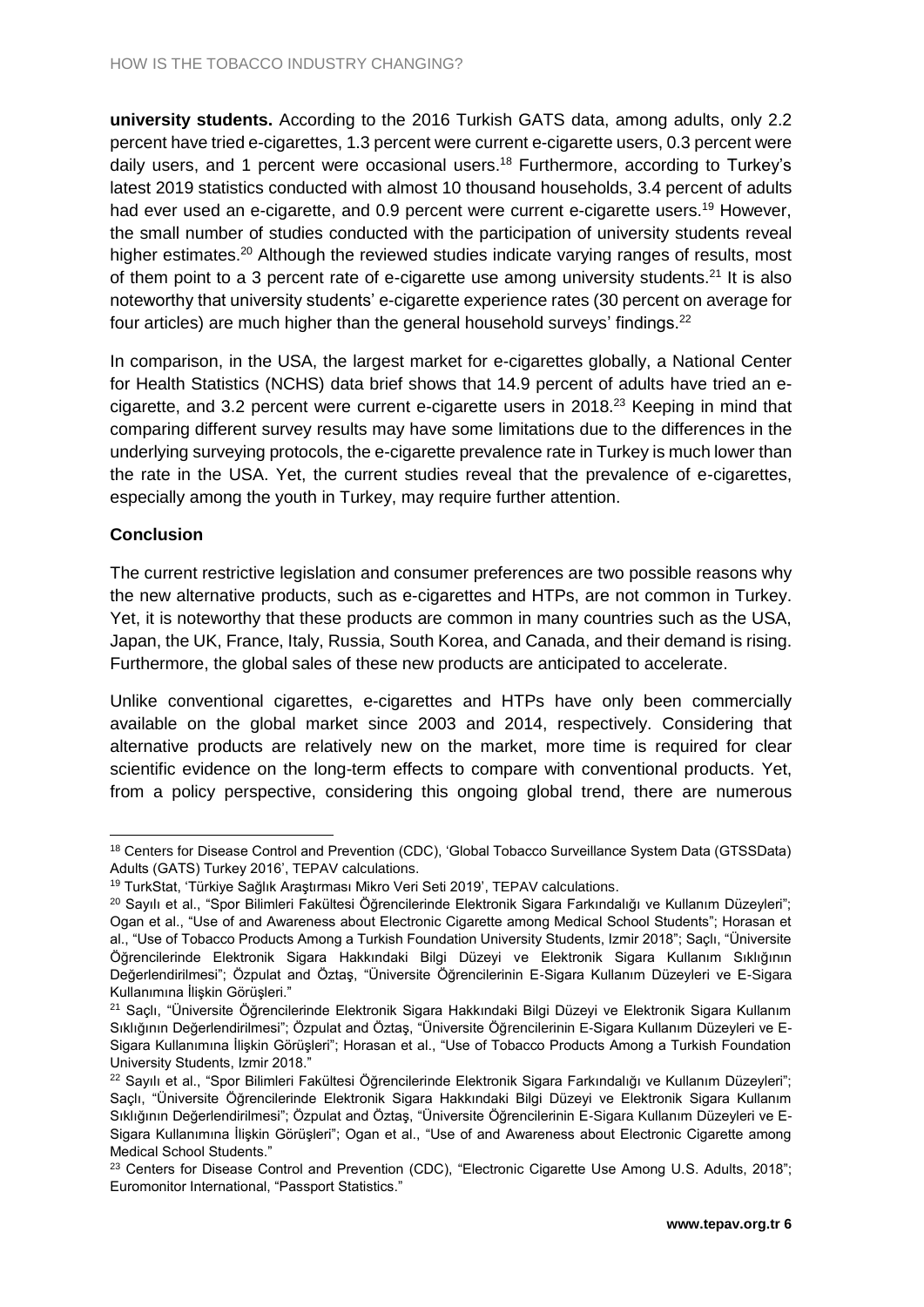research questions that need to be studied and answered prior to any policy-related discussions in Turkey. The possible research questions include the following key concepts: awareness of and attitudes towards e-cigarettes, dual use of e-cigarettes with combustibles, the gateway effect of e-cigarettes, and cessation impact.<sup>24 25</sup>

In Turkey, all tobacco products are subject to a high (in fact, one of the world's highest) tax schedule. As e-cigarettes and HTPs are not legally available on the market, they are not subject to any taxation in the country.<sup>26</sup> In this context, regular surveys are needed to find out whether there is a shift in consumer preference to e-cigarettes or HTPs in Turkey to remedy a possible loss in tax revenue.

 <sup>24</sup> TEPAV. "Why Study Turkey's Tobacco Control Policies?"

<sup>&</sup>lt;sup>25</sup> TEPAV, "The Economics of Curbing Smoking in Turkey: A Scoping Review Supply, Demand, Health, and Public Policy Aspects."

<sup>&</sup>lt;sup>26</sup> World Health Organization (WHO), "WHO Report on the Global Tobacco Epidemic, 2019: Offer Help to Quit Tobacco Use- Appendix VII - Table 9.1 Taxes and Retail Price for a Pack of 20 Cigarette Most Sold Brand."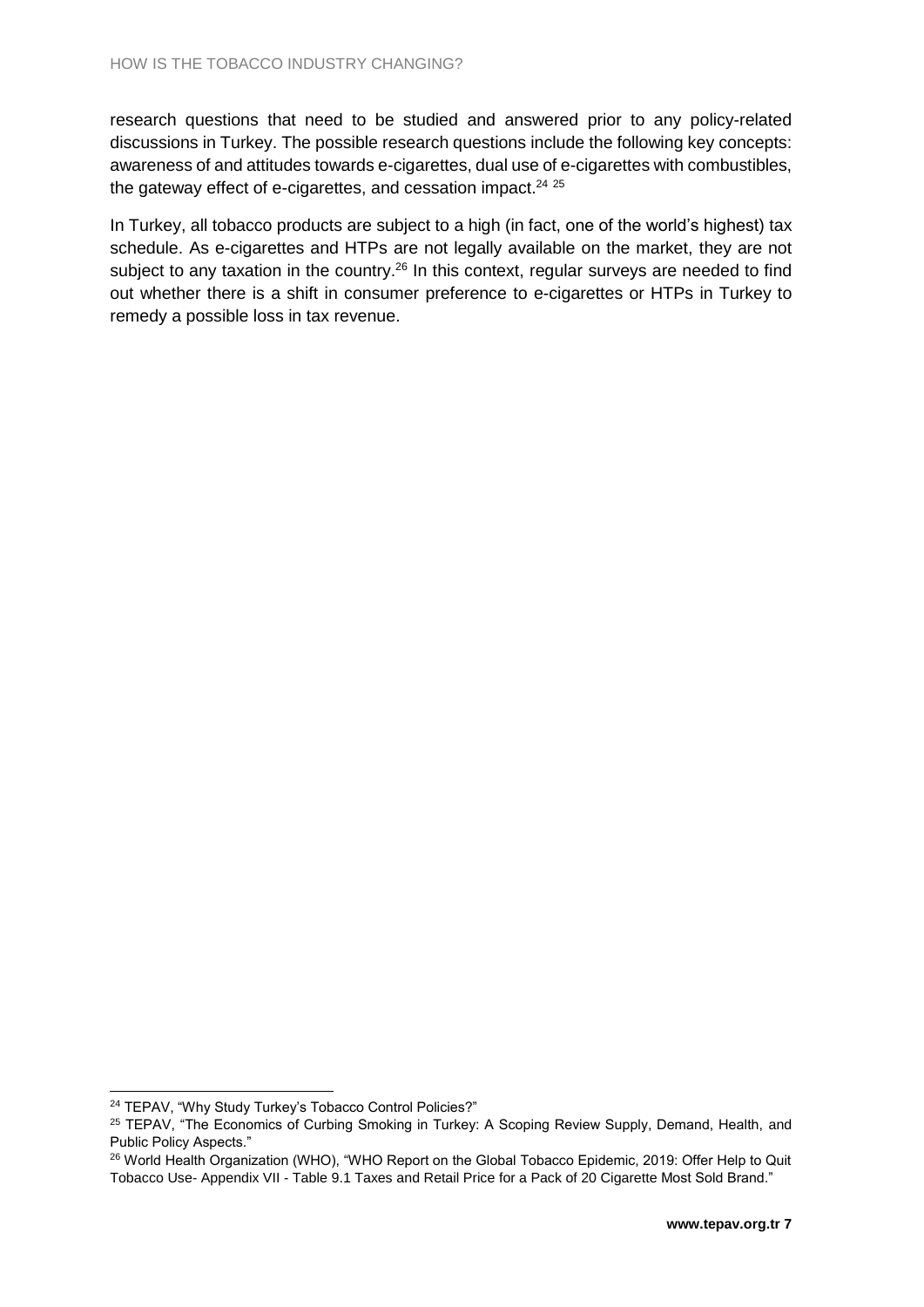# **References**

- American Cancer Society. "Tobacco Atlas Third Edition." Atlanta, Georgia, 2009. https://www.afro.who.int/publications/tobacco-atlas-3rd-edition.
- Centers for Disease Control and Prevention (CDC). "Electronic Cigarette Use Among U.S. Adults, 2018," 2020. https://www.cdc.gov/nchs/data/databriefs/db365-h.pdf.
	- ———. "Global Adult Tobacco Survey (GATS) Public Use Data File Codebook: Turkey 2016," 2019.

https://nccd.cdc.gov/GTSSDataSurveyResources/Ancillary/DownloadAttachment.asp x?DatasetID=3410.

- ———. "Global Tobacco Surveillance System Data (GTSSData) Global Adult Tobacco Survey (GATS) Turkey National Micro Data 2016," 2017. https://nccd.cdc.gov/GTSSDataSurveyResources/Ancillary/DownloadAttachment.asp x?DatasetID=3410.
- Euromonitor International. "Passport Statistics," 2021. https://www.portal.euromonitor.com/portal/statisticsevolution/index.
- Global Center for Good Governance in Tobacco Control. "E-Cigarette Ban & Regulation: Global Status as of February 2020," 2020. https://landing.ggtc.world/2020/02/24/ecigarette-ban-regulation-global-status-as-of-february-2020/.
- Horasan, Gönül, Dilek Soysal, Şenay Yıldız, and İlgi Şemin. "Use of Tobacco Products Among a Turkish Foundation University Students, Izmir 2018." *Tobacco Induced Diseases* 16, no. 3 (2018). https://doi.org/10.18332/tid/94647.
- Legislative Council Secretariat of Hong Kong Special Administrative Region of the People's Republic of China Research Office. "Fact Sheet: Health Effects of E-Cigarettes and Heated Tobacco Product," 2018. https://www.legco.gov.hk/Research-Publications/English/1718fs09-Health-Effects-Of-E-Cigarettes-And-Heated-Tobacco-Products-20180803-E.PdF.
- Nordic Spirit. "History of Nordic Spirit Nicotine Pouches," 2021. https://nordicspirit.co.uk/events/history-of-nicotine-pouches.
- Ogan, Nalan, Ayse Baha, Onur Coskun, and E. Eylem Akpinar. "Use of and Awareness about Electronic Cigarette among Medical School Students." *Eurasian Journal of Medicine and Oncology* 3, no. 1 (2019): 6–13. https://doi.org/10.14744/ejmo.2018.0059.
- Özpulat, Funda, and Duygu Öztaş. "Üniversite Öğrencilerinin E-Sigara Kullanım Düzeyleri ve E-Sigara Kullanımına İlişkin Görüşleri." *Ankara Sağlık Bilimleri Dergisi (ASBD)* 9, no. 2 (2020): 146–60.
- Saçlı, Aslı. "Üniversite Öğrencilerinde Elektronik Sigara Hakkındaki Bilgi Düzeyi ve Elektronik Sigara Kullanım Sıklığının Değerlendirilmesi." İzmir Kâtip Çelebi Üniversitesi Tıp Fakültesi, 2019.
- Sayılı, Uğurcan, Özden Aksu Saymna, Eray Yurtseven, and Ethem Erginöz. "Spor Bilimleri Fakültesi Öğrencilerinde Elektronik Sigara Farkındalığı ve Kullanım Düzeyleri." *Namık Kemal Tıp Dergisi* 8, no. 3 (August 26, 2020): 419–28. https://doi.org/10.37696/nkmj.749077.
- T.C. Resmi Gazete. 2149 Sayılı 25.02.2020 Tarihli Elektronik Sigara ve Benzeri Cihazlar ile Bazı Tütün Mamulleri ve Tütün Mamulünü Taklit Eder Tarzda Kullanılan Mamullerin